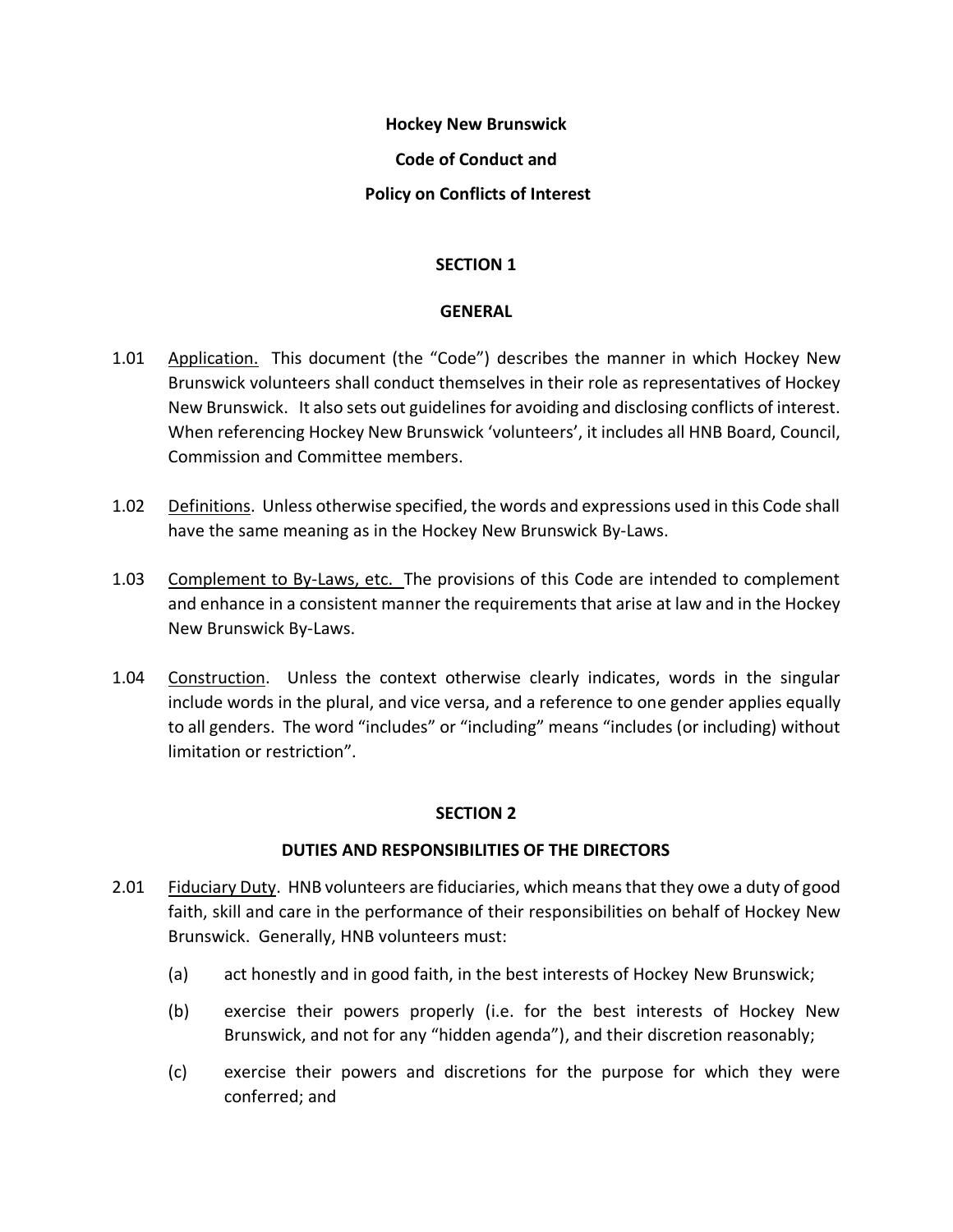- (d) avoid conflict of interest.
- 2.02 Responsibilities. Each HNB volunteer is expected to be an active participant in a group that functions effectively as a whole. HNB volunteers must:
	- (a) have an understanding of the documents under which Hockey New Brunswick operates, including its By-Laws, Mission Statement, Codes of Conduct, Strategic Plan, and Policies, particularly those that pertain to the duties of an HNB volunteer;
	- (b) keep generally informed about the activities of Hockey New Brunswick and the game of hockey in general and its administration, including general trends in the sectors;
	- (c) attend meetings regularly, and contribute from personal, professional and life experience to the work of the organization;
	- (d) exercise, in the performance of their duties, the degree of care, diligence and skill required of an HNB volunteer pursuant to the laws under which Hockey New Brunswick is incorporated;
	- (e) be independent and impartial;
	- (f) not be influenced by self-interest, outside pressure, expectation of reward or fear of criticism;
	- (g) act with honesty and integrity and conduct themselves in a manner consistent with the duties and responsibilities of being an HNB volunteer, and the maintenance of public and members' confidence in the manner in which HNB conducts business;
	- (h) offer personal perspectives and opinions on issues that are the subject of discussion and decision;
	- (i) voice, clearly and explicitly, any opposition to a decision being considered by HNB Board, Commission, Council or Committees prior to that decision being made;
	- (j) maintain solidarity with other HNB volunteers in support of any decision that has been made in good faith in a legally constituted meeting;
	- (k) review any decision that they have reasonable grounds to believe was made without full information or in a manner inconsistent with its fiduciary obligations and, if still not satisfied after such review, ask that the matter be placed before the membership;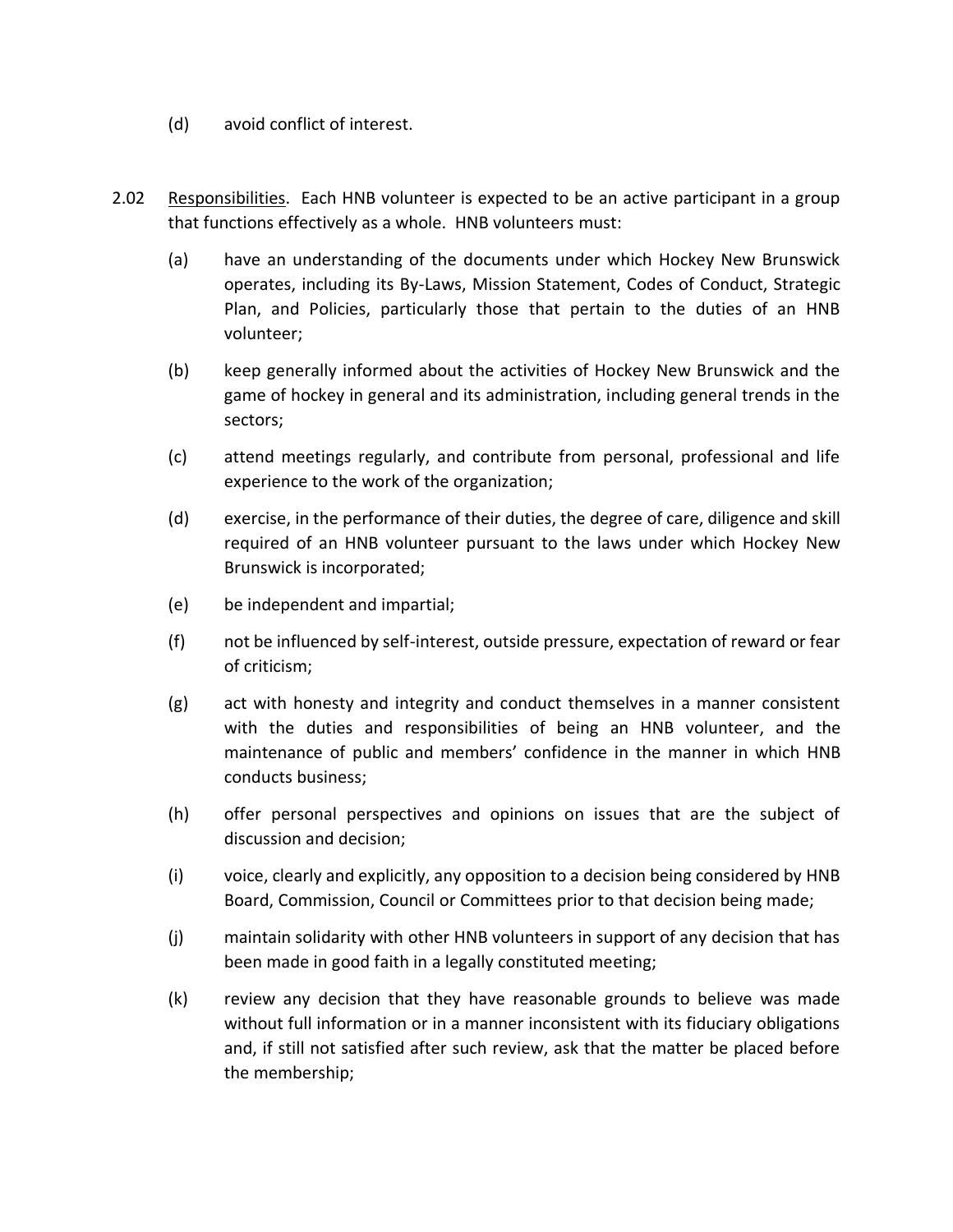- (l) work with Hockey New Brunswick staff, as required, to complete tasks;
- (m) know and respect the distinction between volunteer and staff roles, consistent with the principles underlying Hockey New Brunswick's By-Laws, this Code of Conduct and Hockey New Brunswick policies, guidelines, directives and related documents;
- (n) exercise vigilance for and declare any apparent, potential or real personal conflict of interest in accordance with Hockey New Brunswick By-Laws and policies, including this Code of Conduct;
- (o) comply with all other codes, policies, governing documents, guidelines, directives and related documents approved by the Board from time to time;
- 2.03 Conduct of Directors. HNB volunteers will at all times, in the performance of their duties conduct themselves in a manner that:
	- (a) Supports the objectives of Hockey New Brunswick;
	- (b) Serves the overall best interests of Hockey New Brunswick;
	- (c) Subordinates their personal interests, and those of any other particular constituency, to the best interests of Hockey New Brunswick;
	- (d) Bring credibility and goodwill to Hockey New Brunswick;
	- (e) Respects principles of fair play and due process;
	- (f) Demonstrates respect for individuals and human rights;
	- (g) Respects and gives fair consideration to diverse and opposing viewpoints;
	- (h) Demonstrates due diligence and dedication in preparation for, and attendance at, meetings, special events and in all other activities on behalf of Hockey New Brunswick;
	- (i) Demonstrates good faith, prudent judgment, honesty, transparency and openness in their activities on behalf of Hockey New Brunswick;
	- (j) Ensures that the financial affairs of Hockey New Brunswick are conducted in a responsible and transparent manner with due regard for their fiduciary responsibilities;
	- (k) Avoids and discloses, real, perceived or potential conflicts of interest;
	- (l) Conforms with the By-Laws of Hockey New Brunswick and policies approved by the Board, including this Code of Conduct and Conflict of Interest Policy.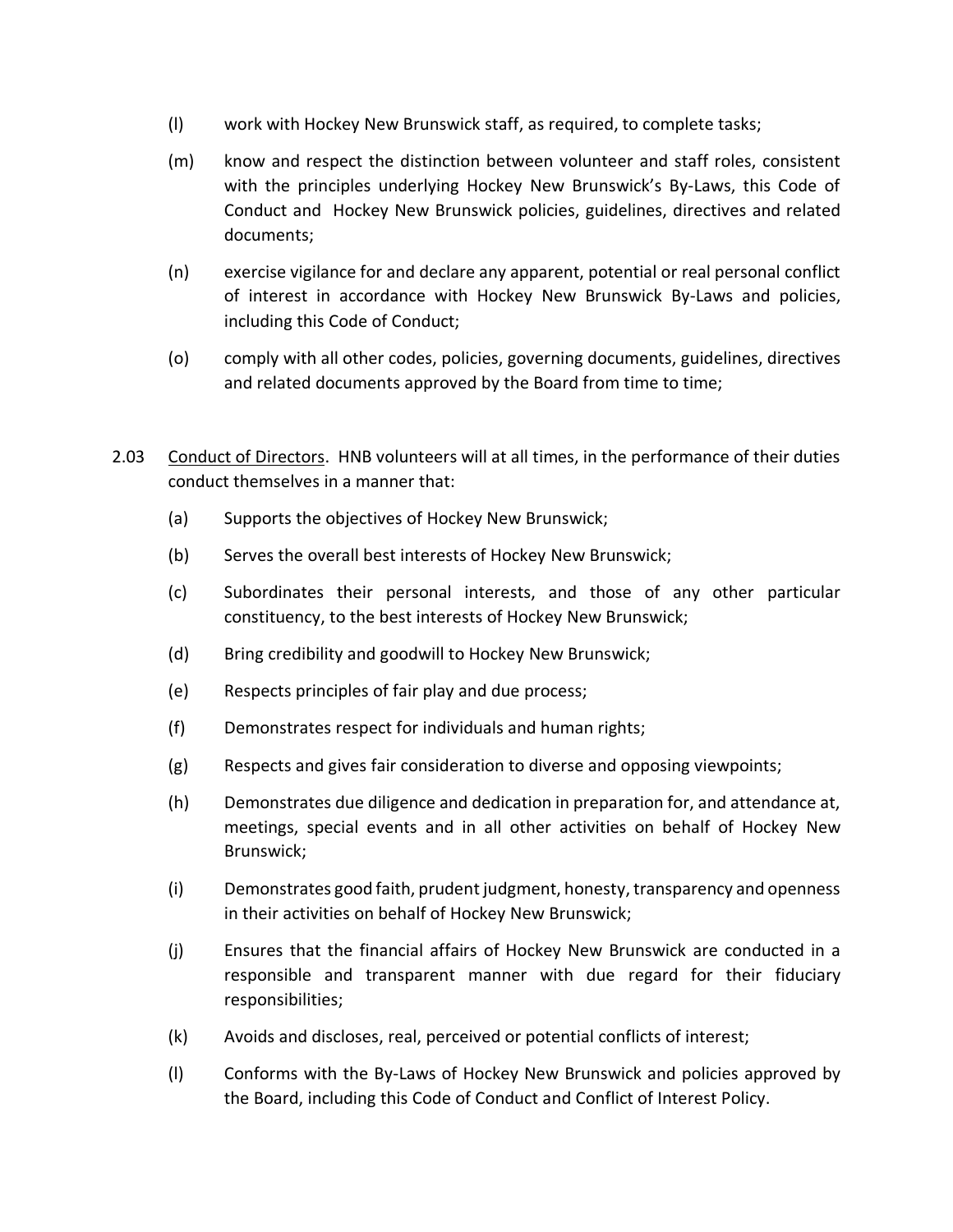#### **SECTION 3**

#### **CONFLICTS OF INTEREST**

- 3.01 Overview. Hockey New Brunswick must maintain high ethical standards in order to preserve the trust of its stakeholders, including its Registered Participants, Members, Partners, sponsors, governments, and the general public. The reputation of Hockey New Brunswick depends on ethical behavior throughout the organization, including among its volunteers. Maintaining a high standard of behavior at the volunteer level requires everyone to make fair, well informed decisions. The ability to make decisions, however, can be affected by other interests, whether personal or professional. Such conflict of interest situations can occur naturally, and are a regular part of organizational and personal life. These situations must be managed, as they cannot simply be eliminated. There is nothing inherently wrong with or illegal about the existence of a conflict of interest, nor does it automatically reflect badly on the integrity of the HNB volunteer, or Hockey New Brunswick. Conflicts of interest only become problematic if the volunteer fails to recognize the conflict, or fails to deal with the situation appropriately.
- 3.02 Purpose. The purpose of this policy is to help inform HNB volunteers about what constitutes a conflict of interest, to assist the HNB volunteers in identifying and disclosing actual, perceived and potential conflicts, and to help foster a culture of honesty and accountability.
- 3.03 Integrity. All HNB volunteers must conduct themselves with the utmost degree of integrity, so that the organization performs at the highest standard at all times. In furtherance of these objectives, HNB volunteers shall act at all times in the best interests of Hockey New Brunswick, rather than in the interests of particular constituencies including, but not limited to, the volunteers personal interests or the interests of any other person or entity. HNB volunteers must also perform their duties and transact the affairs of Hockey New Brunswick in a manner that promotes public confidence and trust in the integrity, objectivity and impartiality of the organization.
- 3.04 No Pecuniary Benefit. HNB volunteers must refrain from any behavior that might give rise to the appearance or suspicion of impropriety. They shall not directly or indirectly receive any profit from her position except as stated herein, but may be reimbursed for reasonable expenses as set out in the By-Laws.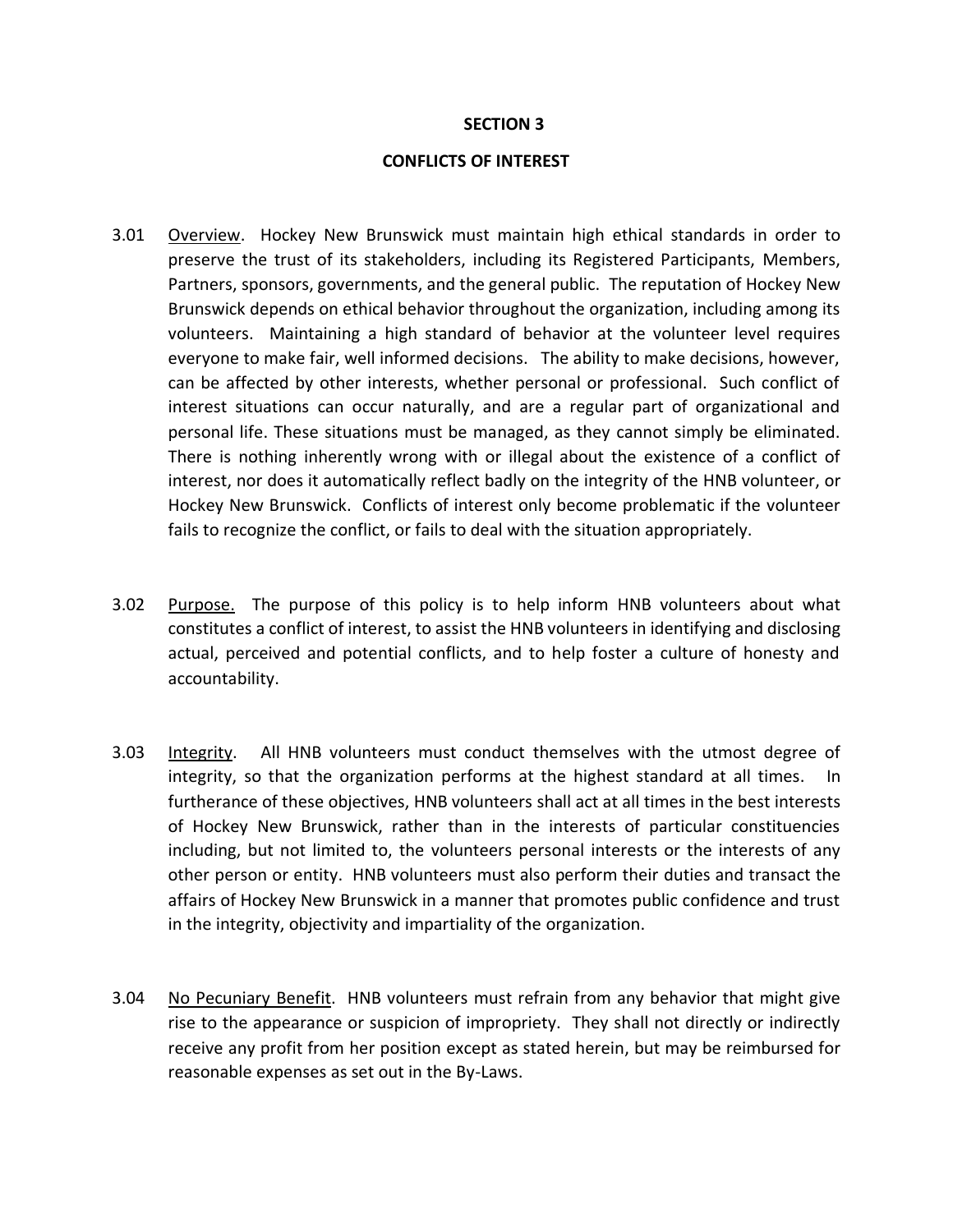3.05 Definition of Conflict of Interest. A conflict of interest refers to situations in which personal, occupational, or financial considerations may affect, or appear to affect, an HNB volunteers objectivity, judgment or ability to act in the best interests of Hockey New Brunswick and includes, the circumstances described in section 3.06. A conflict may be real, perceived, or potential in nature. A *real* conflict of interest arises where a volunteer has a private or personal interest (e.g. a family connection or a financial stake) in a particular issue. A *perceived* conflict of interest arises where an objective, informed person would reasonably conclude that the volunteer might not exercise objective judgment because his official duties *appear* to conflict with his private interests, even if no actual conflict exists. A *potential* conflict of interest arises where a volunteers official duties may be influenced by an identified future commitment.

## 3.06 Examples of Conflicts of Interest

The following are examples where conflicts of interest would arise:

- (a) Any circumstance in which a HNB volunteer uses their position with Hockey New Brunswick to influence a decision that may result in a personal or financial benefit to a volunteer, his family, a business associate, or a friend.
- (b) Accessing financial or other resources belonging to Hockey New Brunswick, for personal use.
- (c) Personal interests which conflict with the interests of the members of Hockey New Brunswick or are otherwise adverse to the interests of Hockey New Brunswick.
- (d) Being a member of the board or staff of any other organization which might have material interests that conflict with the interests of Hockey New Brunswick or its Members; including dealing with matters on one board which might materially affect the other Board.
- 3.07 Principles for Dealing with Conflict of Interest. As preventing a conflict of interest from arising is not always possible, the following steps should be taken to manage such a situation, when it arises:
	- (a) *Declare It*. Both prior to serving on the board, council, commission or committee and during their term of office, a volunteer must openly disclose a real, perceived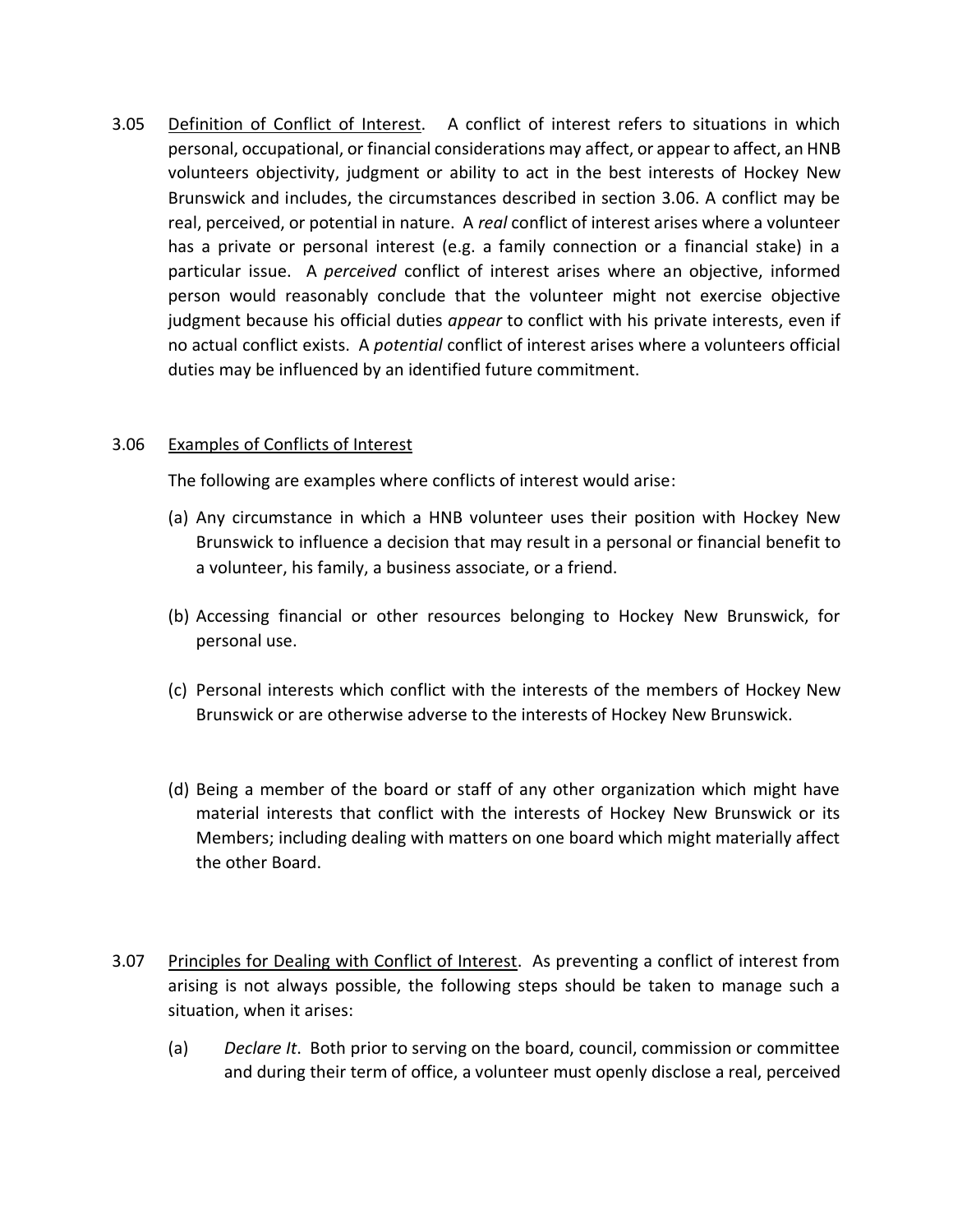or potential conflict of interest as soon as the issue arises, and before the Board deals with the matter at issue.

- (b) *Discuss It*. If the volunteer is uncertain whether they are in a conflict of interest position, the matter should be brought before the Board or respective council / commission / committee. Other volunteers who are aware of a real, potential, or perceived conflict of interest on the part of a fellow volunteer that has not been declared have a responsibility to raise the issue for clarification, firstly with the volunteer in question and, if still unresolved, with the President of Hockey New Brunswick.
- (c) *Determine If It Exists*. If there is any question or doubt about the existence of a real, perceived or potential conflict, the Board will determine by a majority vote if a conflict exists. The volunteer potentially in a conflict position shall be absent from the discussion and shall not vote on the issue.
- (d) *Deal With It*. Measures to mitigate or eliminate a conflict of interest will vary depending on the severity of the situation. Options may include:
	- a. *Restrict the involvement of the individual*. If a conflict of interest has been identified, the volunteer must abstain from participation in any discussion on the matter, shall not attempt to influence the outcome, shall refrain from voting on the matter and, unless otherwise decided by the Board or respective council, commission or committee must leave the meeting room for the duration of any discussion or vote on the issue.
	- b. *Relinquish the Private Interest*. In cases of serious conflict, the individual may choose to drop the private interest, such as membership on the Board of another organization, which is causing the conflict.
	- c. *Resign from their position with Hockey New Brunswick*. In extreme cases where other solutions are impossible, the individual may have to resign from Hockey New Brunswick.
- (e) *Document It*. The disclosure and decision as to whether a conflict exists shall be duly recorded in the minutes of the meeting. The time the volunteer left and returned to the meeting should also be recorded.
- 3.08 Gifts and Hospitality. HNB volunteers shall not directly or indirectly offer or accept cash payments, gifts, gratuities, privileges or personal rewards, which are either intended, or would objectively be perceived as being intended, to create an indebtedness for the purpose of influencing the activities or affairs of Hockey New Brunswick. HNB volunteers may give or receive modest gifts or hospitality as a matter of generally accepted business practice, provided that the foregoing does not include cash or other negotiable instruments and provided further proper accounting of the benefit is made.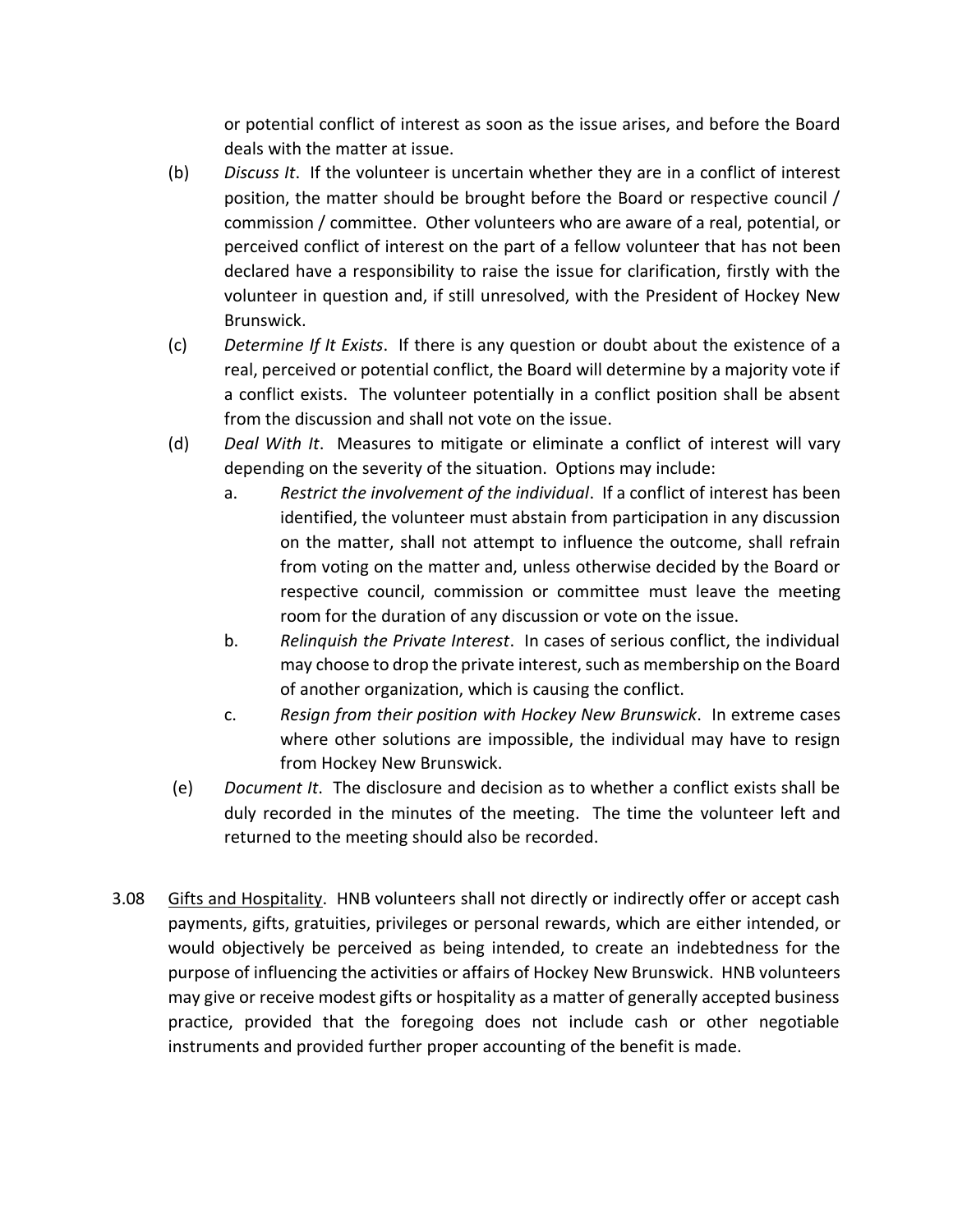#### **SECTION 4**

#### **COMPLAINTS AND DISPUTES INVOLVING HNB VOLUNTEERS**

- 4.01 General Procedure. The Board, in a meeting duly called for that purpose, shall review any complaints that a volunteer has violated any provision of Hockey New Brunswick's By-Laws or policies approved by the Board, including this Code. The Board may also review disputes between two or more volunteers that interfere with the ability of the Board to carry on its affairs.
- 4.02 Suspension Pending Review. In accordance with Hockey New Brunswick's By-Laws, a volunteer may be suspended by the Board pending a review of any complaints or disputes against them. The Board shall provide the volunteer with a statement of the reason for the suspension.
- 4.03 Independent Arbiter. Disputes among two or more volunteers which the Board, in an absolute discretion, determines are not appropriate to be reviewed by the Board, or complaints of a grave nature, may be referred to an independent arbiter.
- 4.04 Illegal Activity. Allegations of illegal activity shall be immediately referred to appropriate authorities for investigation. Any HNB volunteer against whom such allegations are made shall take a leave of absence from their position with HNB pending completion of the investigation.
- 4.05 Right to be Heard. The review of any complaints against or disputes involving an HNB volunteer, including the consideration of a potential suspension as described in section 4.02, shall include an opportunity for the volunteer concerned to present their position. HNB volunteers who originate or are the subject of such complaints or disputes must declare their conflict and recuse themselves from such meetings, but shall nonetheless be counted as part of quorum.
- 4.06 Expeditious Resolution. Every attempt should be made to resolve complaints or disputes expeditiously and fairly.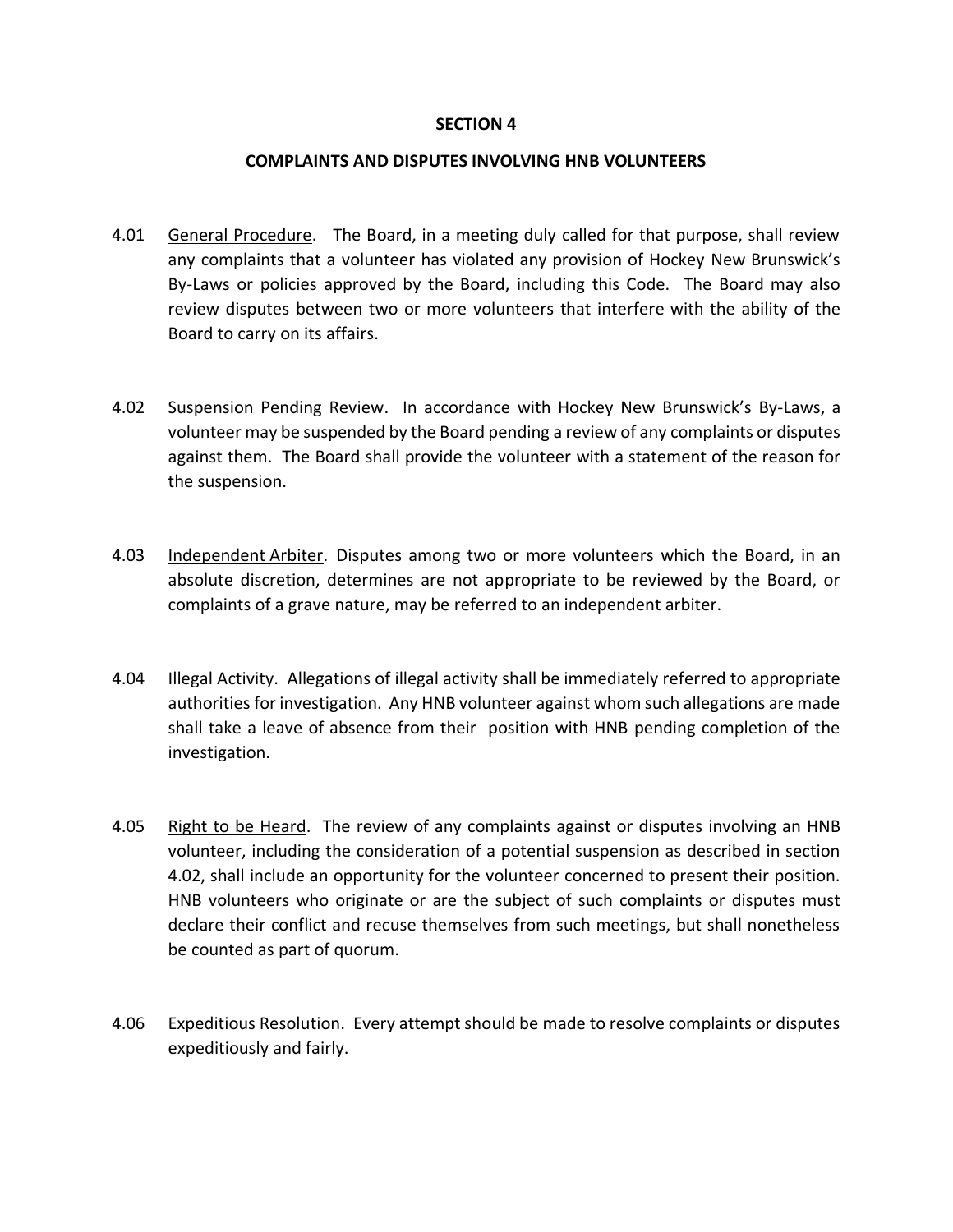4.07 Final Disposition. Any recommendation regarding resolution of the matters described in this Section 4 shall be brought to the Board for approval. The ruling of the Board shall be final. If the volunteer refuses to abide by the Board's decision, the Board may table the matter pending determination of supplementary discipline. Such action may include formal or informal censure by the Board, suspension, a request for the volunteers resignation, or a resolution removing the person as an HNB volunteer.

## **SECTION 5**

## **CONFIDENTIALITY**

- 5.01 Confidential Information. It is the responsibility of HNB volunteers to know what information is confidential and to obtain clarification when in doubt. Except where compelled by applicable legal process, HNB volunteers must, both while a volunteer and at any time afterwards, treat as confidential all information regarding the policies, internal operations, systems, business or affairs of Hockey New Brunswick obtained by reason of their status as a HNB volunteer and not generally available to the public. A volunteer shall not use information obtained as a result of their involvement with HNB for personal benefit. Each volunteer shall avoid activities which may create the perception that they have benefitted from confidential information received during the course of their duties with Hockey New Brunswick.
- 5.02 Review of Code. All HNB volunteers, forthwith after being elected / appointed, shall meet with a duly designated representative of Hockey New Brunswick, to review this Code and such other policies of Hockey New Brunswick that apply to HNB volunteers.
- 5.03 Oath of Office. Each volunteer is required to sign and agree to comply with the *Oath of Office* including the confidentiality clause contained therein, in the form attached hereto as Schedule "A".